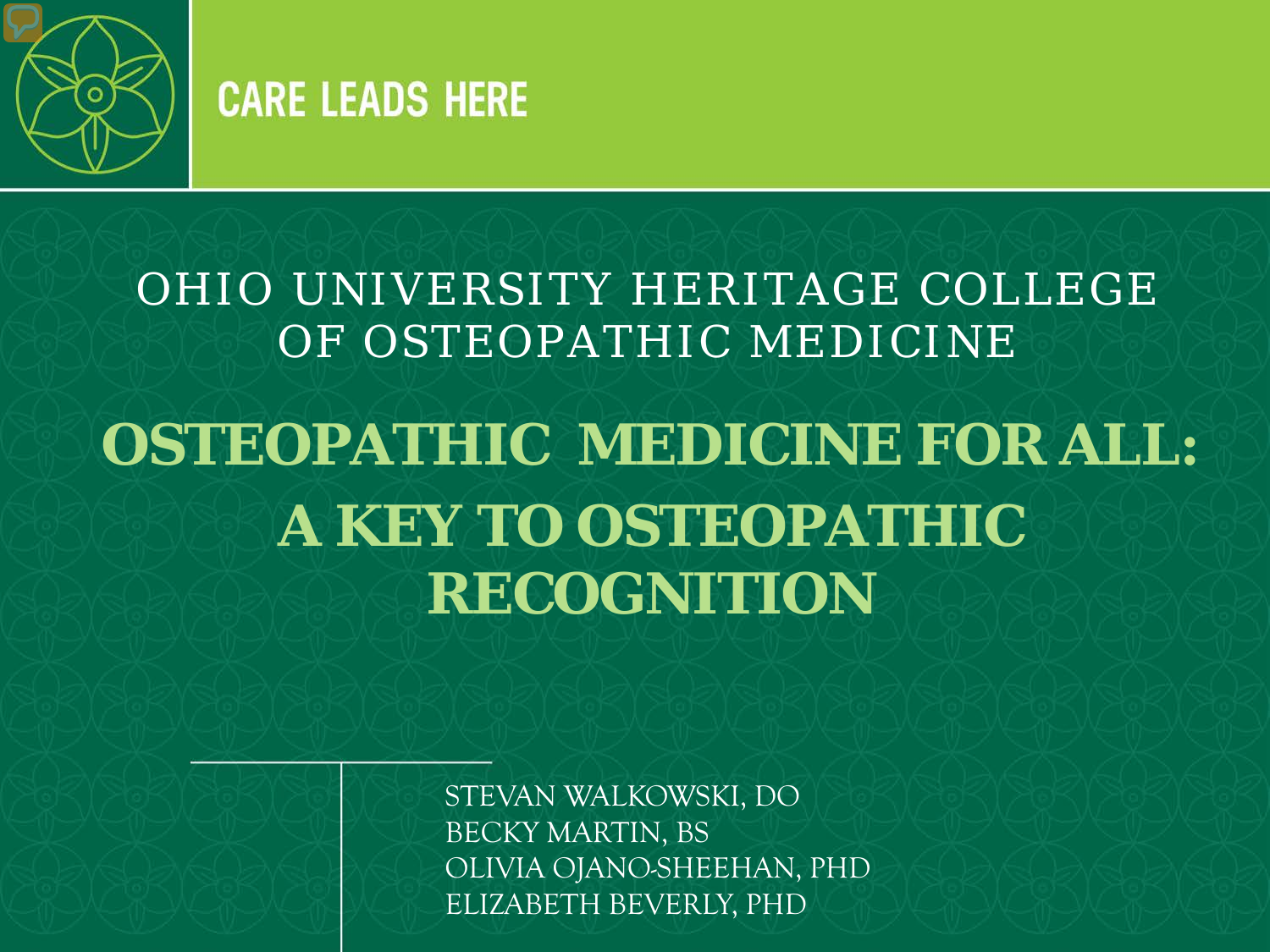### **Disclosures**

- I drank the kool aid
- I'm excited and honored to be here
- It's good to hear other people sing my song
- Nothing financial

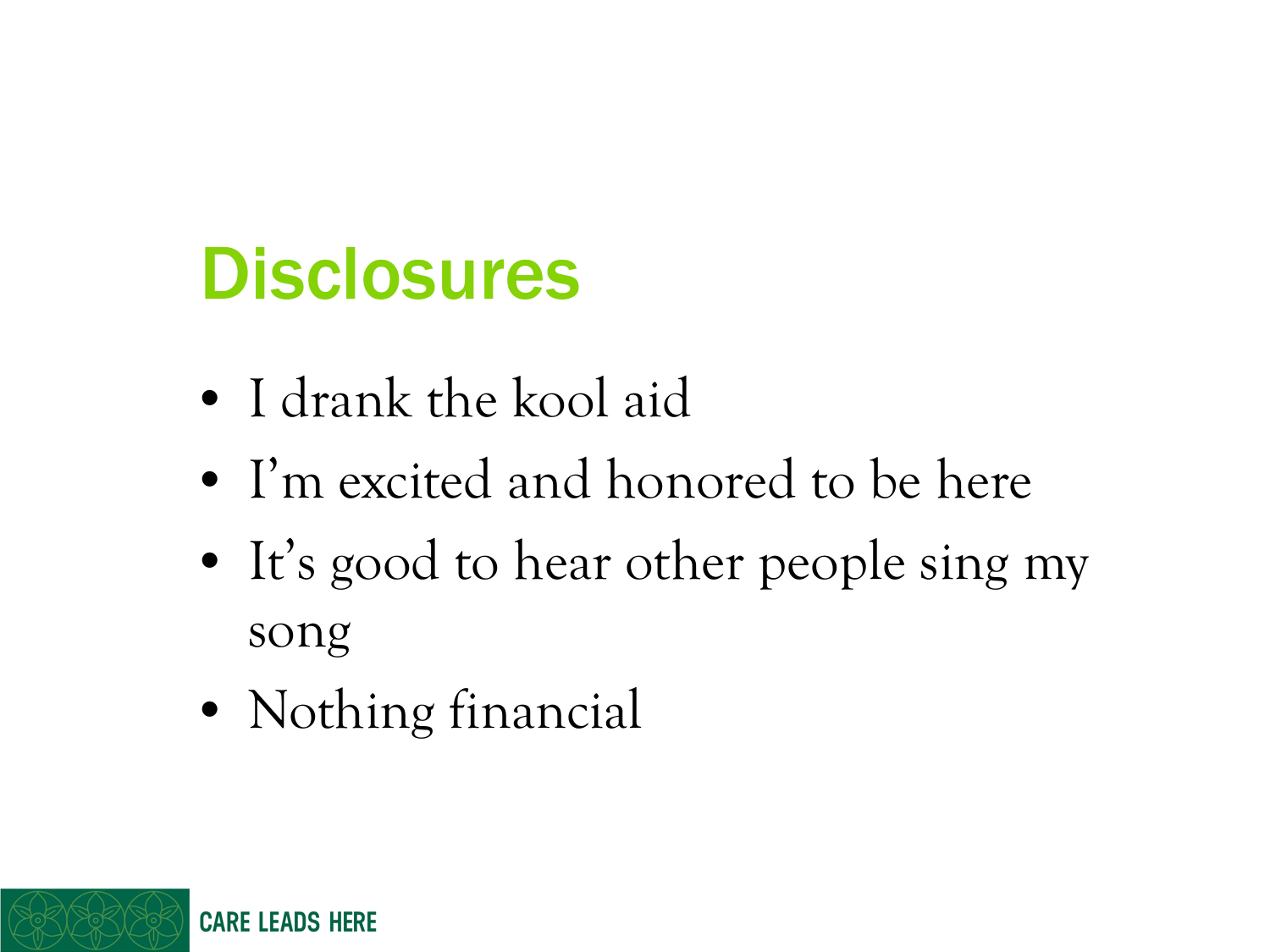#### **Issue**

- Osteopathic Medicine must be spread quickly in America because:
	- MD faculty MUST become comfortable supervising DO residents in GME
	- DO program directors of OR GME may be interested in recruiting MD students

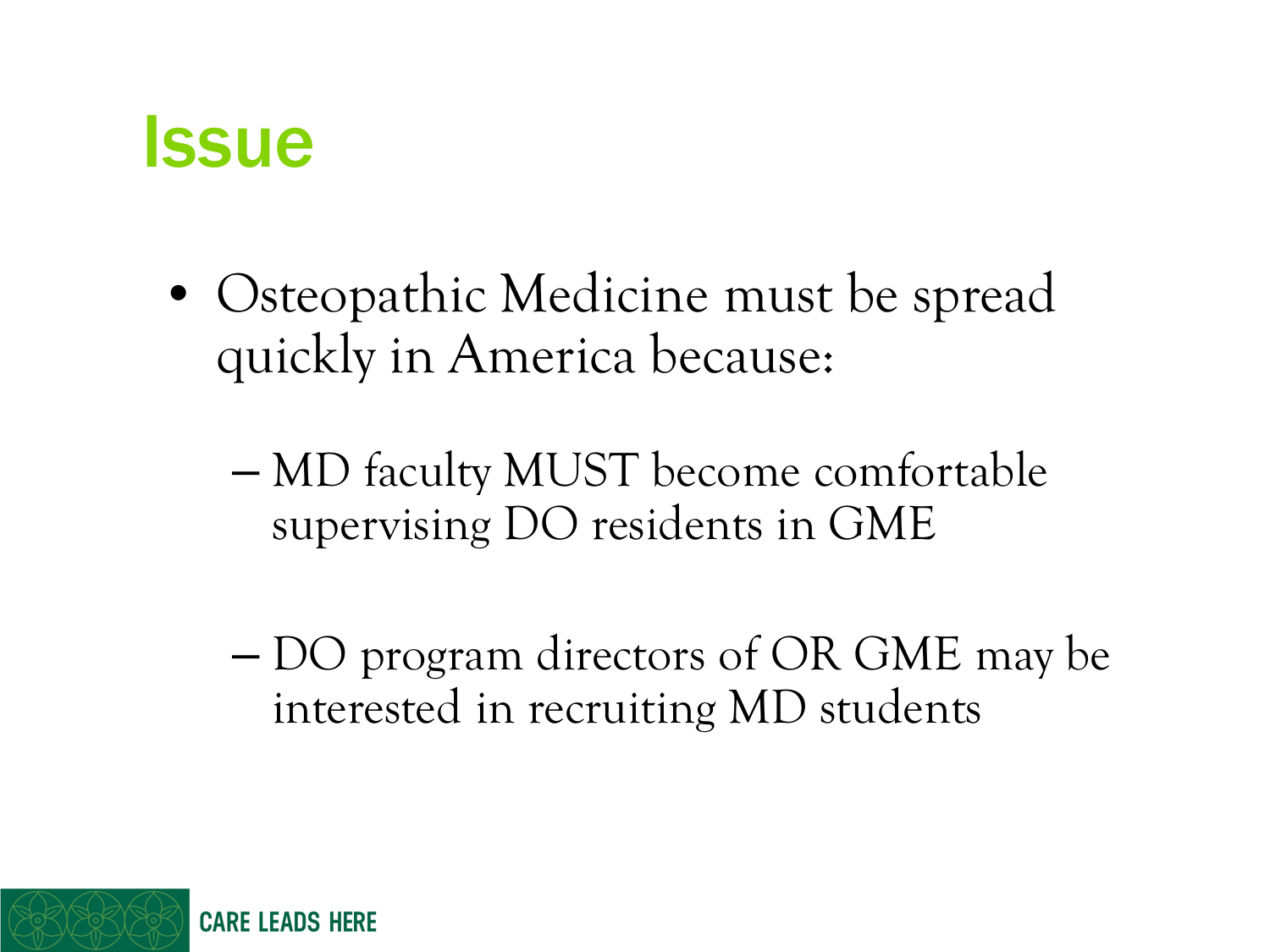### **Question**

- Can the basics of Osteopathic medicine be shared in a short GME course intended for
	- MD program faculty that want to become familiar enough to feel comfortable to supervise osteopathic residents
	- DO program faculty that want to become more familiar with OMT to enrich their GME

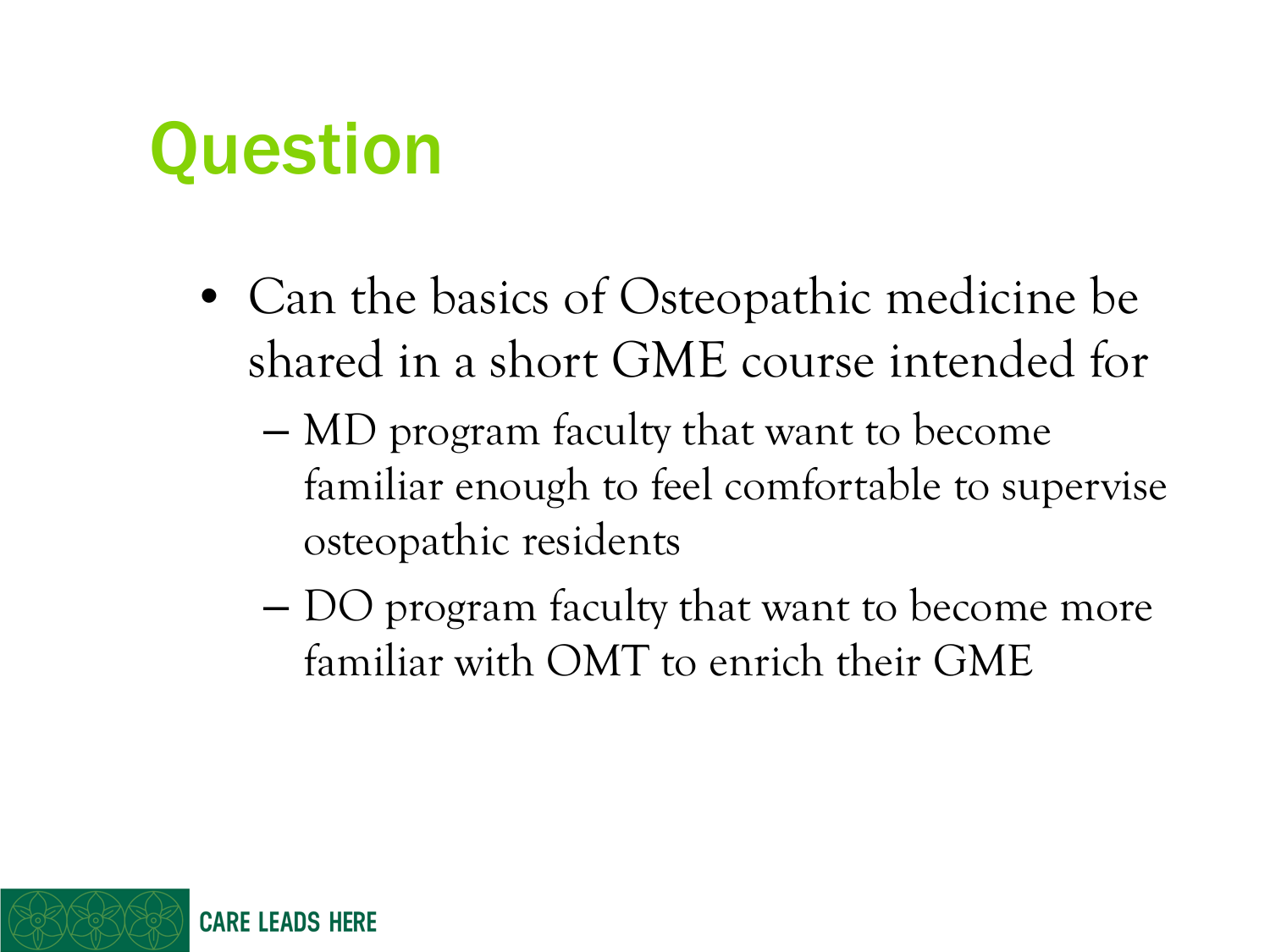# Osteopathic Medicine For All (OMA)

- Two weekend CME approved (AOA & ACCME) class
- Topics:
	- Osteopathic philosophy and history
	- Basics of structural exam
	- Basics of osteopathic treatment
	- Treatments of common clinical conditions
	- Treatment of the upper half of the body
	- Treatment of the lower half of the body
	- Billing and Coding
	- Trainee supervision

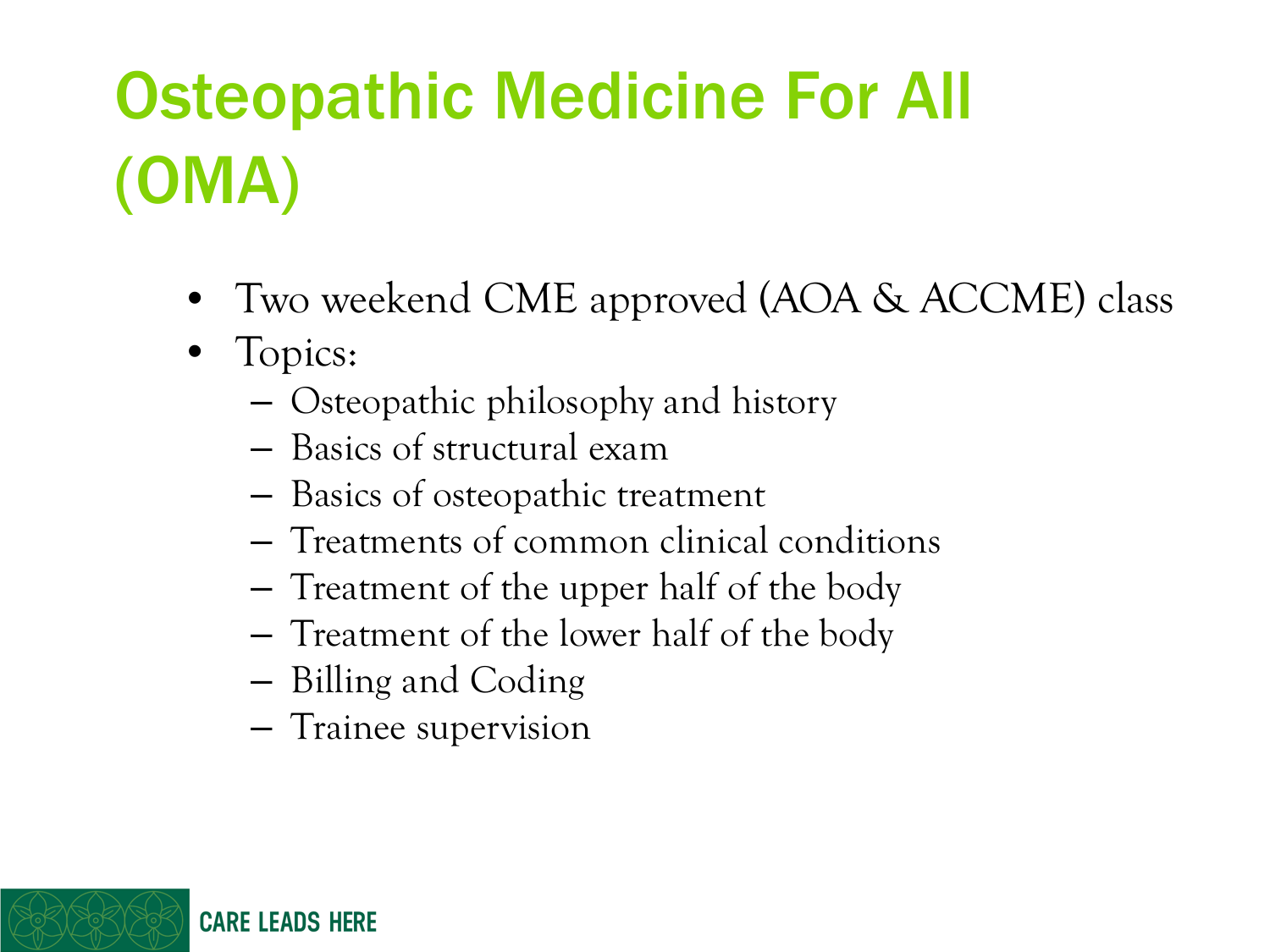# Analysis of Outcome

- Brief quanitative
- Qualitative
	- Telephone interviews

**CARE LEADS HERE**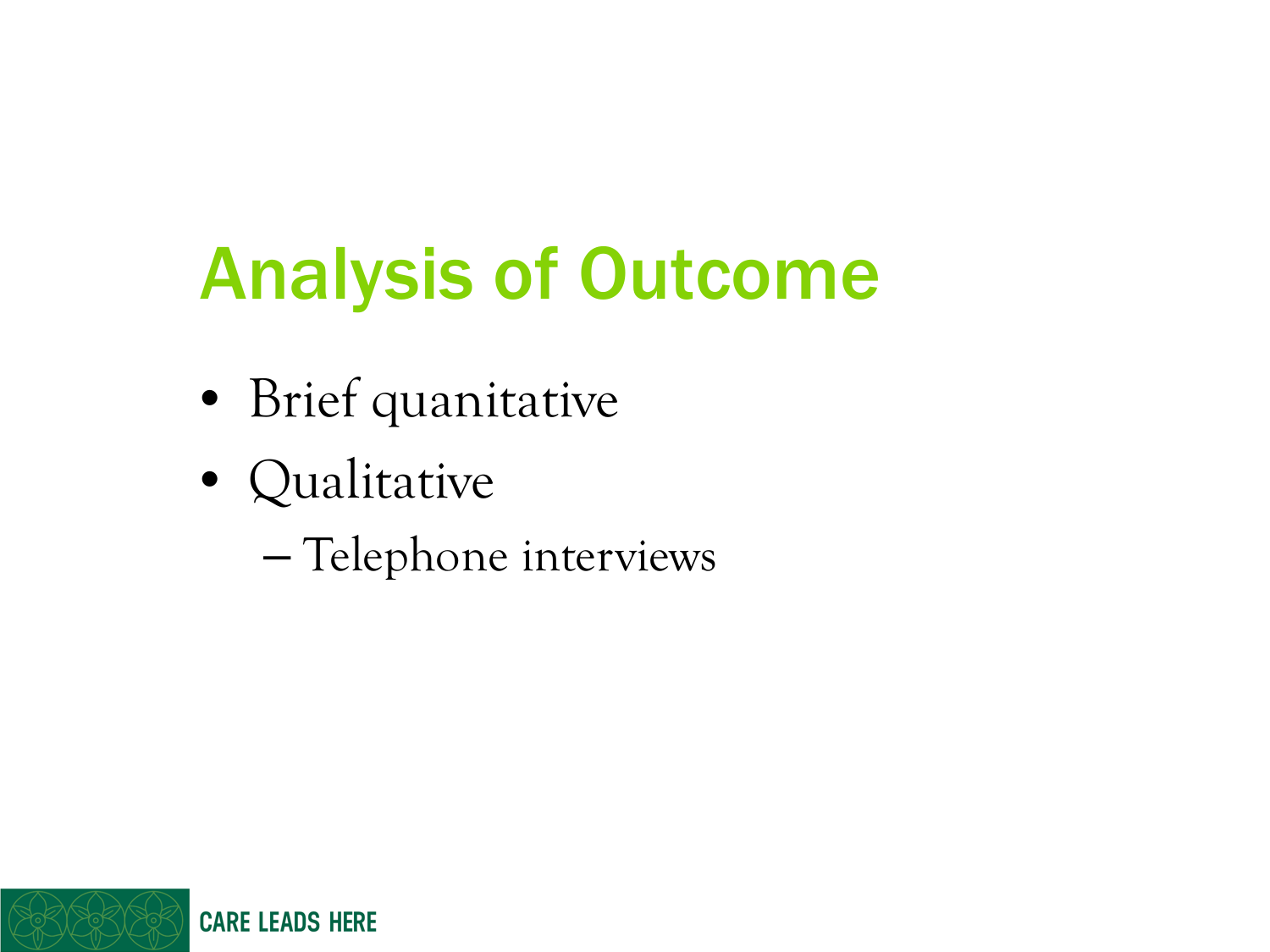## Demographic N=11

• **January**  $-MD=4$  $-DO=5$  $-RN=1$ 

- **February**
	- $-MD=5$
	- $-DO=5$
	- $-RN=1$

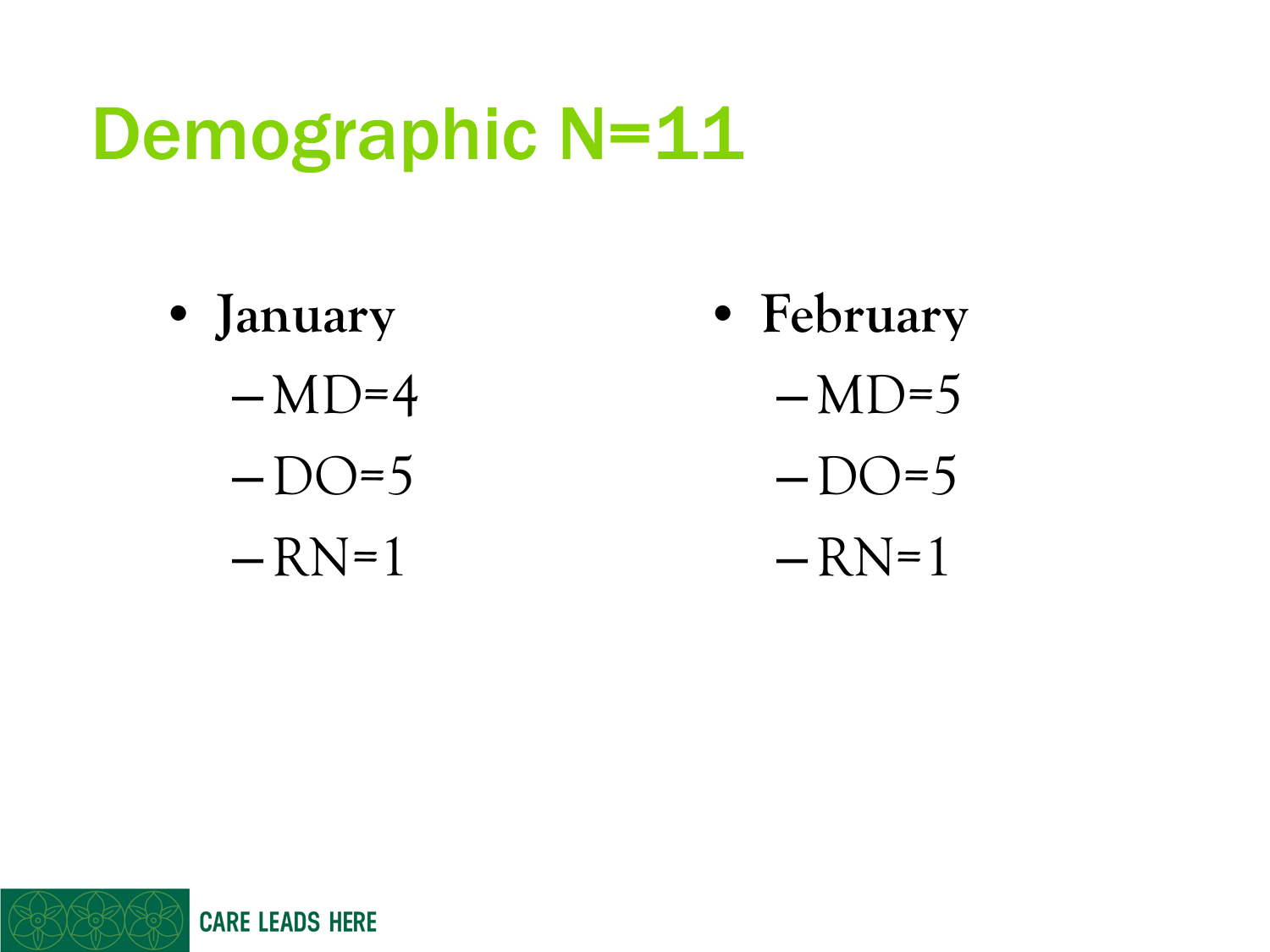# **Specialty**

- $FM=7$
- $\bullet$  OB=1
- $Peds=1$
- Maternal Fetal Med=1
- Sports Med=1 (February)

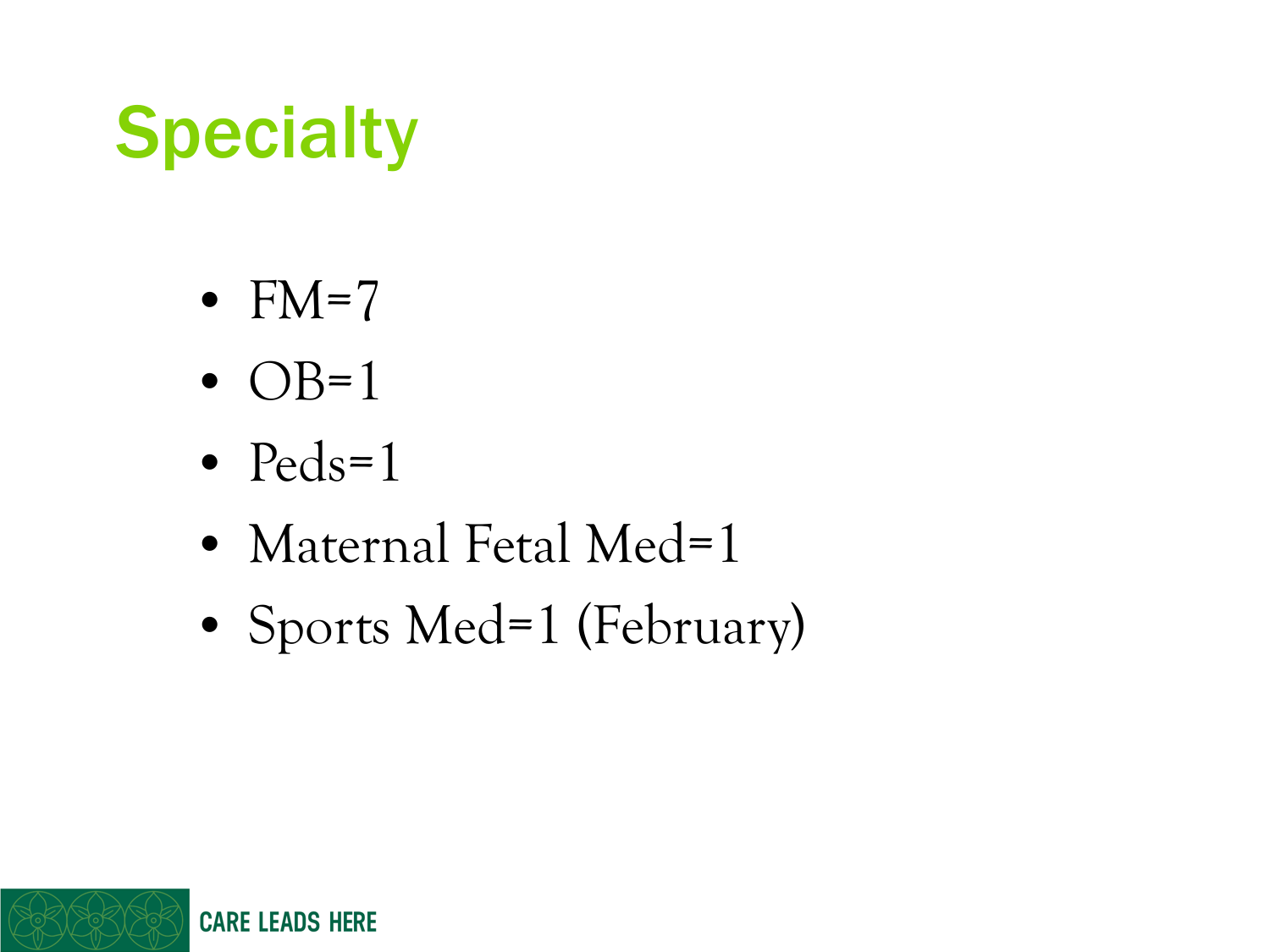| <b>Knowledge Gain</b><br><b>Areas</b>                         | <b>January Session</b> | <b>February Session</b> |
|---------------------------------------------------------------|------------------------|-------------------------|
| <b>Osteopathic</b><br><b>Philosophy and</b><br><b>History</b> | 2.22                   | 2.27                    |
| <b>Osteopathic</b><br><b>Medical Practice</b>                 | 2.40                   | 2.45                    |
| <b>Diagnosis</b>                                              | 2.80                   | 2.91                    |
| <b>OMT</b>                                                    | 2.60                   | 2.73                    |
| <b>Treating</b>                                               | 2.60                   | 2.82                    |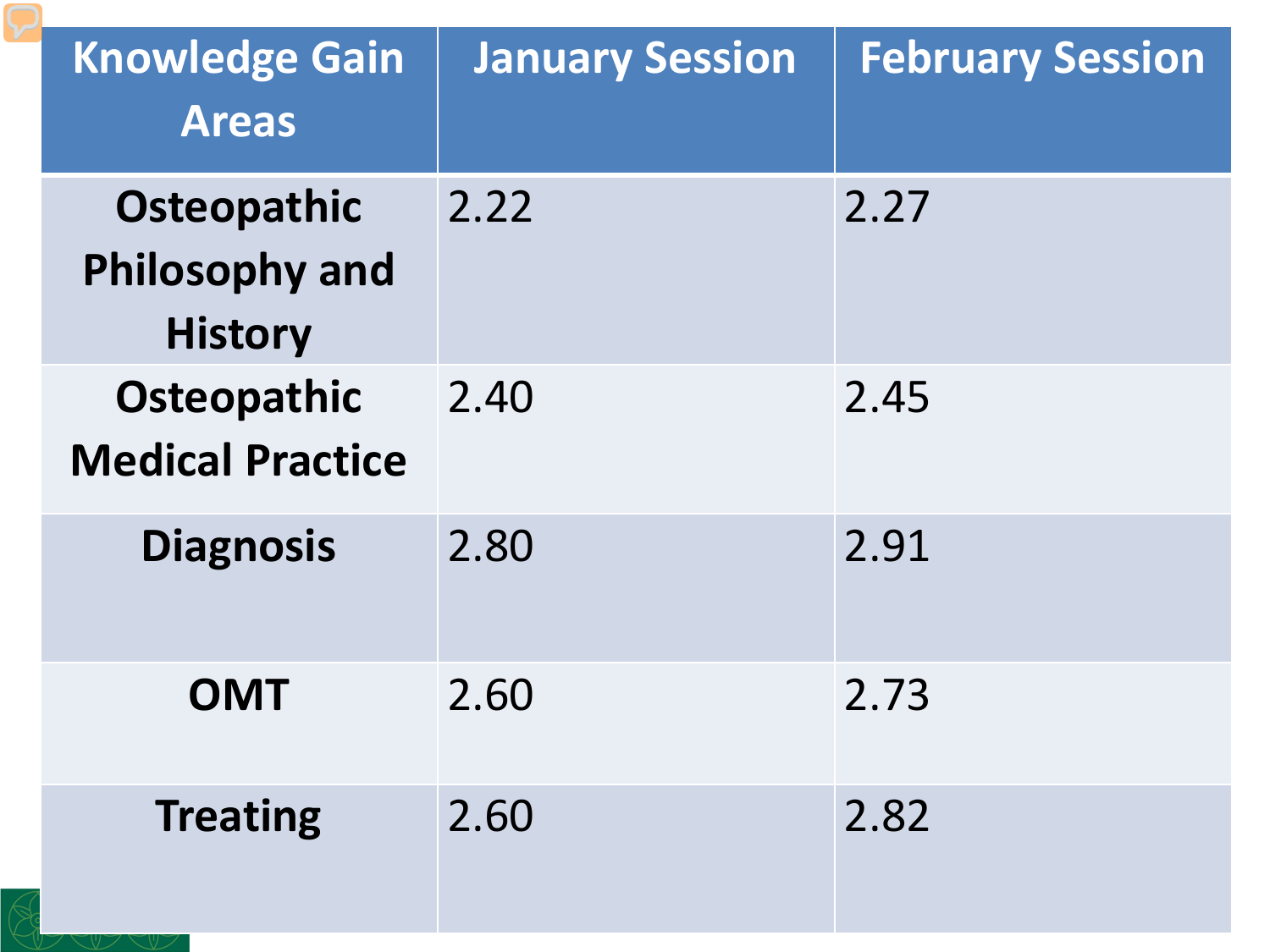# Qualitative Methodology

- Conducted semi-structured telephone interviews lasting 10 to 20 minutes.
- Interviews were audio recorded and transcribed.
- A qualitative methodologist performed content analysis by marking and categorizing key words, phrases, and texts to identify themes.
- Analysis performed using NVivo 10 software.

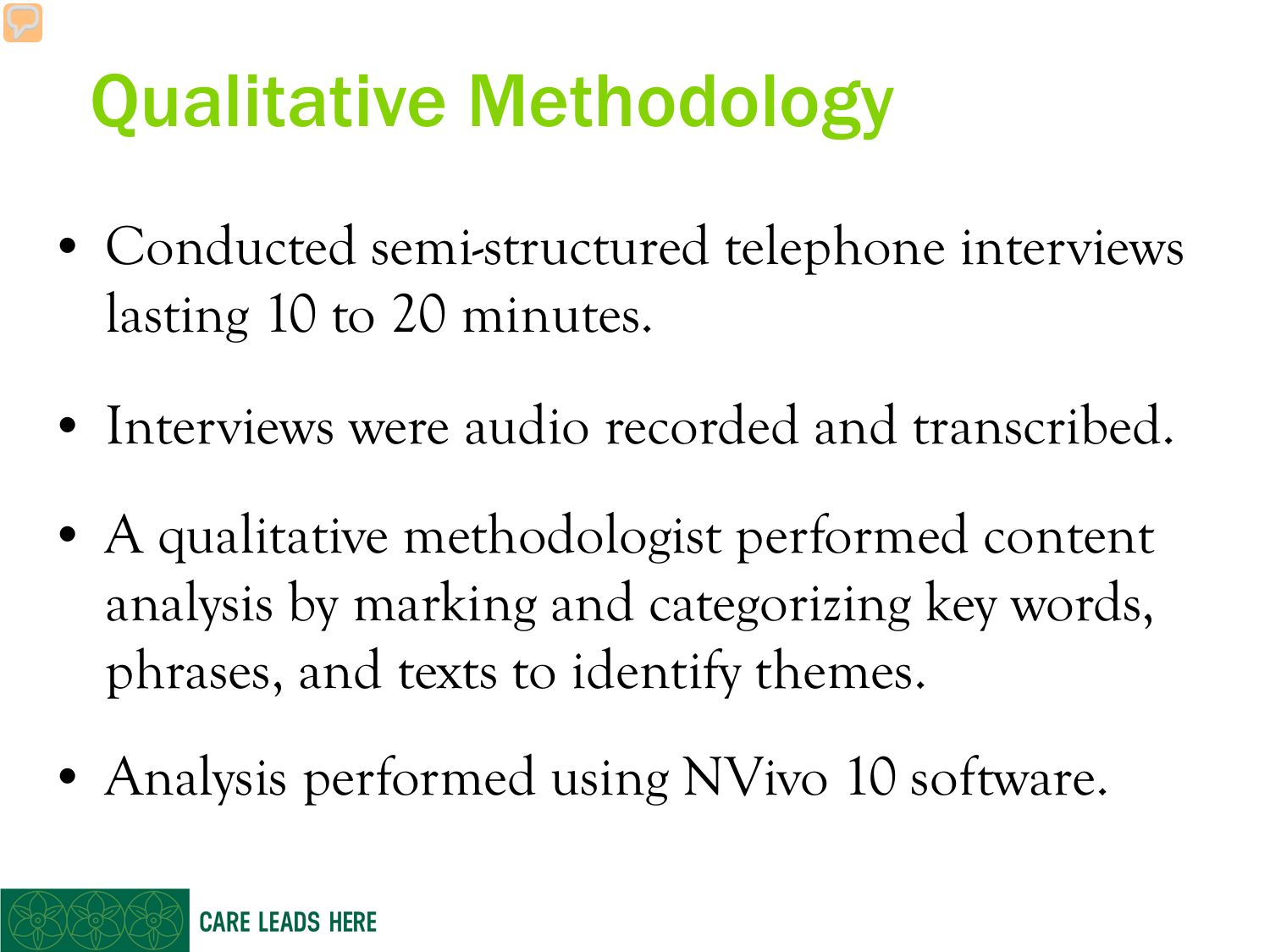## Rigor

- Credibility/Validity was maintained via triangulation of data sources, methods, and investigators.
	- Credibility was reached when multiple data sources provided the same interpretation.
- Dependability/Reliability was supported with an audit trail to track the decision-making process.

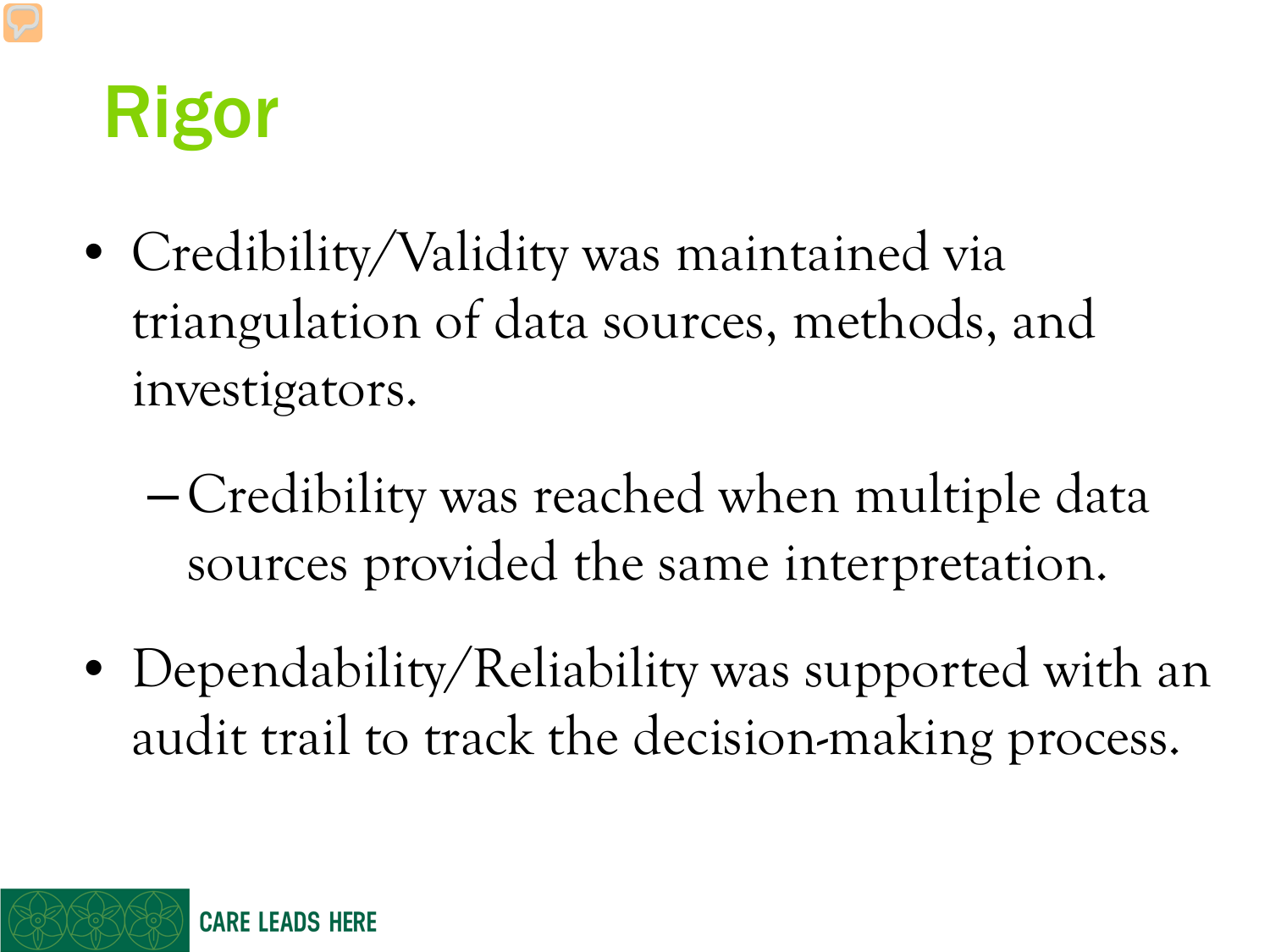Prior to the course, what was your experience with OMT?

Why did you attend the OMA Course?

What did you hope to learn/come away with?

How has your understanding of Osteopathic Medicine changed as a result of this course?

How are you utilizing Osteopathic Manipulative Medicine, either as physician or referral?

How has your comfort level changed with supervising trainees in Osteopathic Manipulative Medicine?

In what ways are you interested in continuing your Osteopathic training to attain a higher level of understanding and competency?



**CARE LEADS HERE**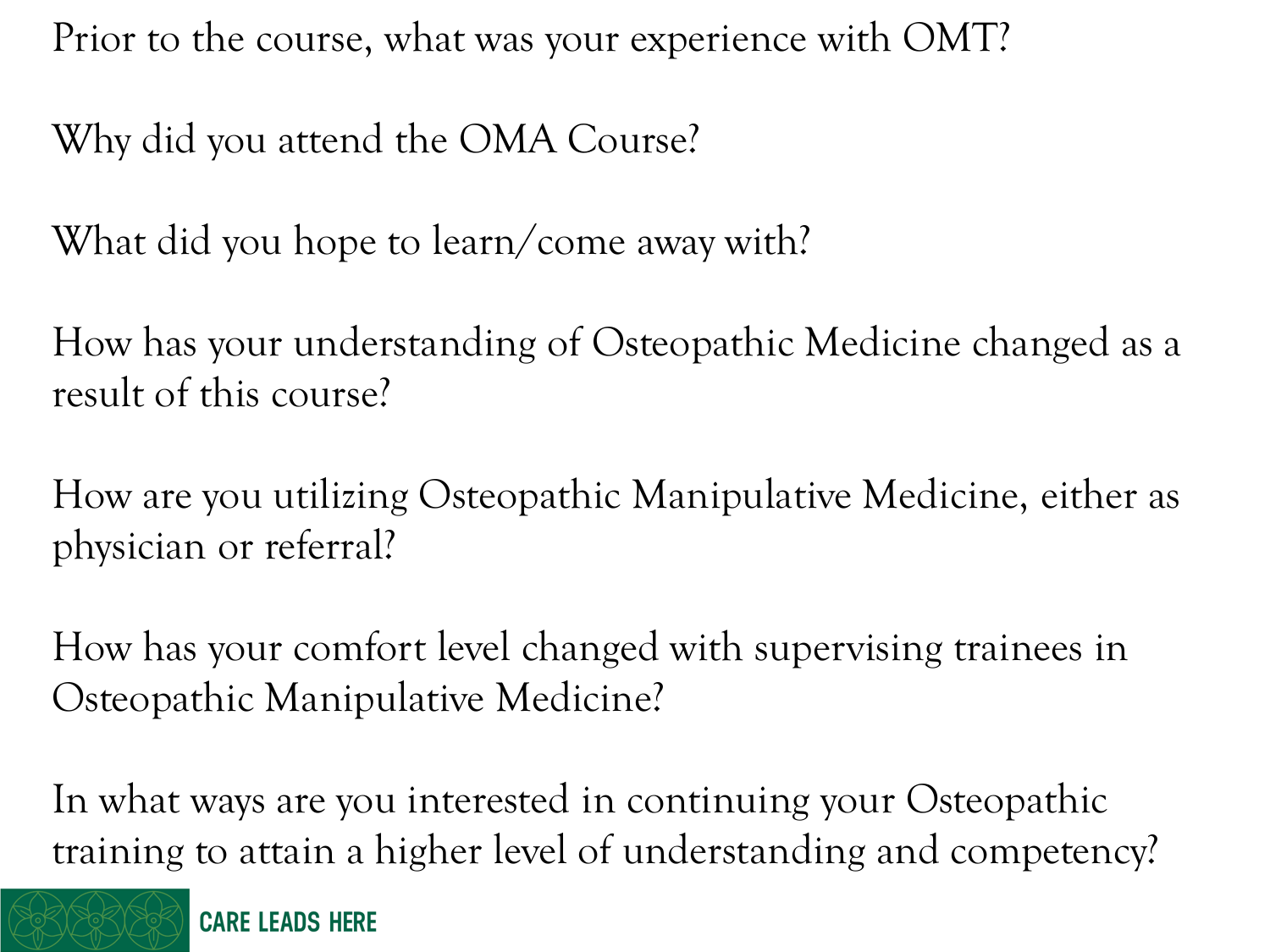# Findings

- 11 providers participated in telephone interviews.
- All participants reported positive experiences with the OMFA program.
- After completion of the program, all felt more comfortable supervising trainees in OMM.

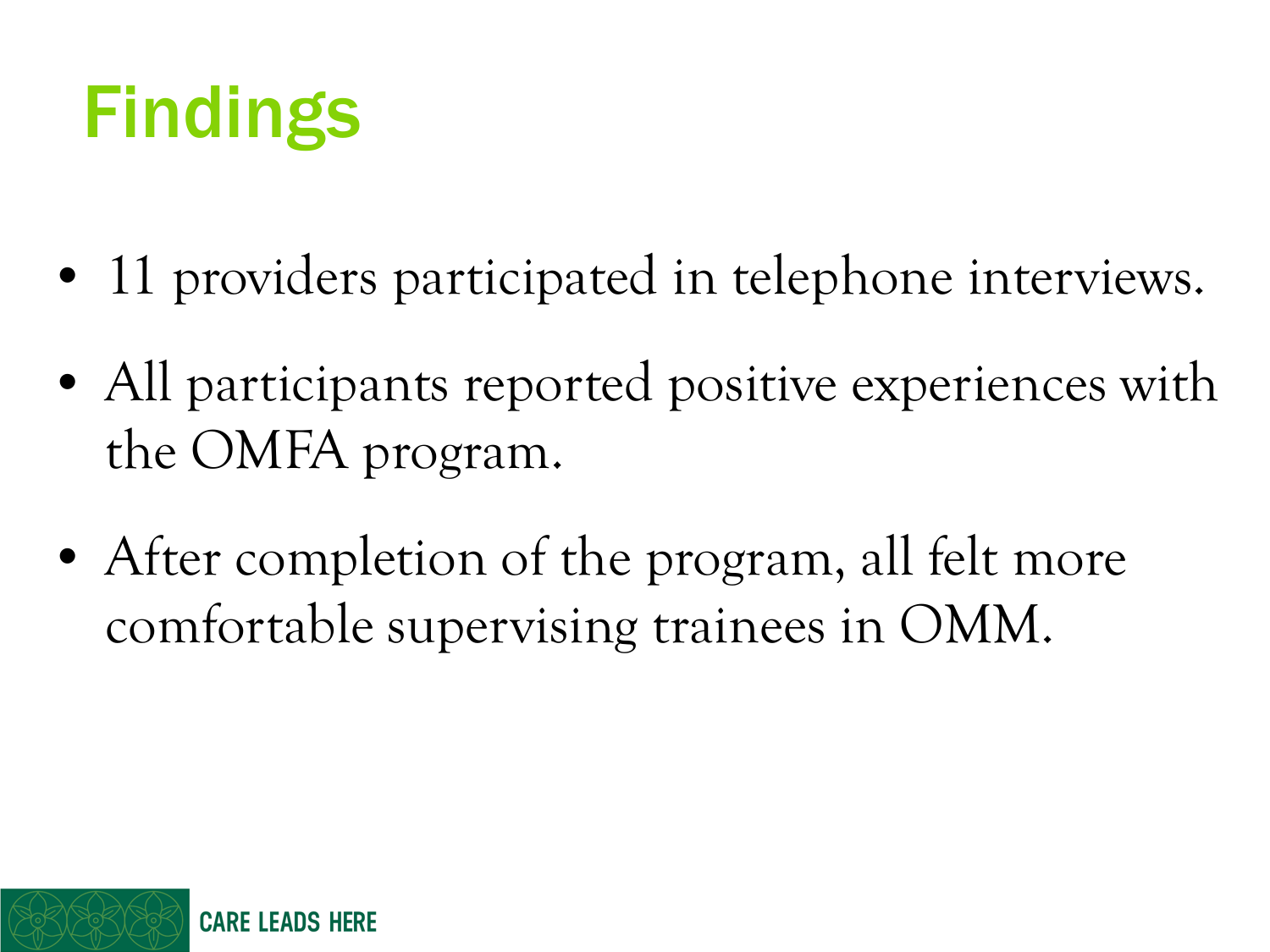# Findings

- Providers participated in the program for multiple reasons:
- 1. To improve their understanding of OPP.
- 2. To integrate OMM into their clinical practice.
- 3. To learn how to evaluate residents performing OMT.
- 4. To learn how to train non-DO residents in OPP.**CARE LEADS HERE**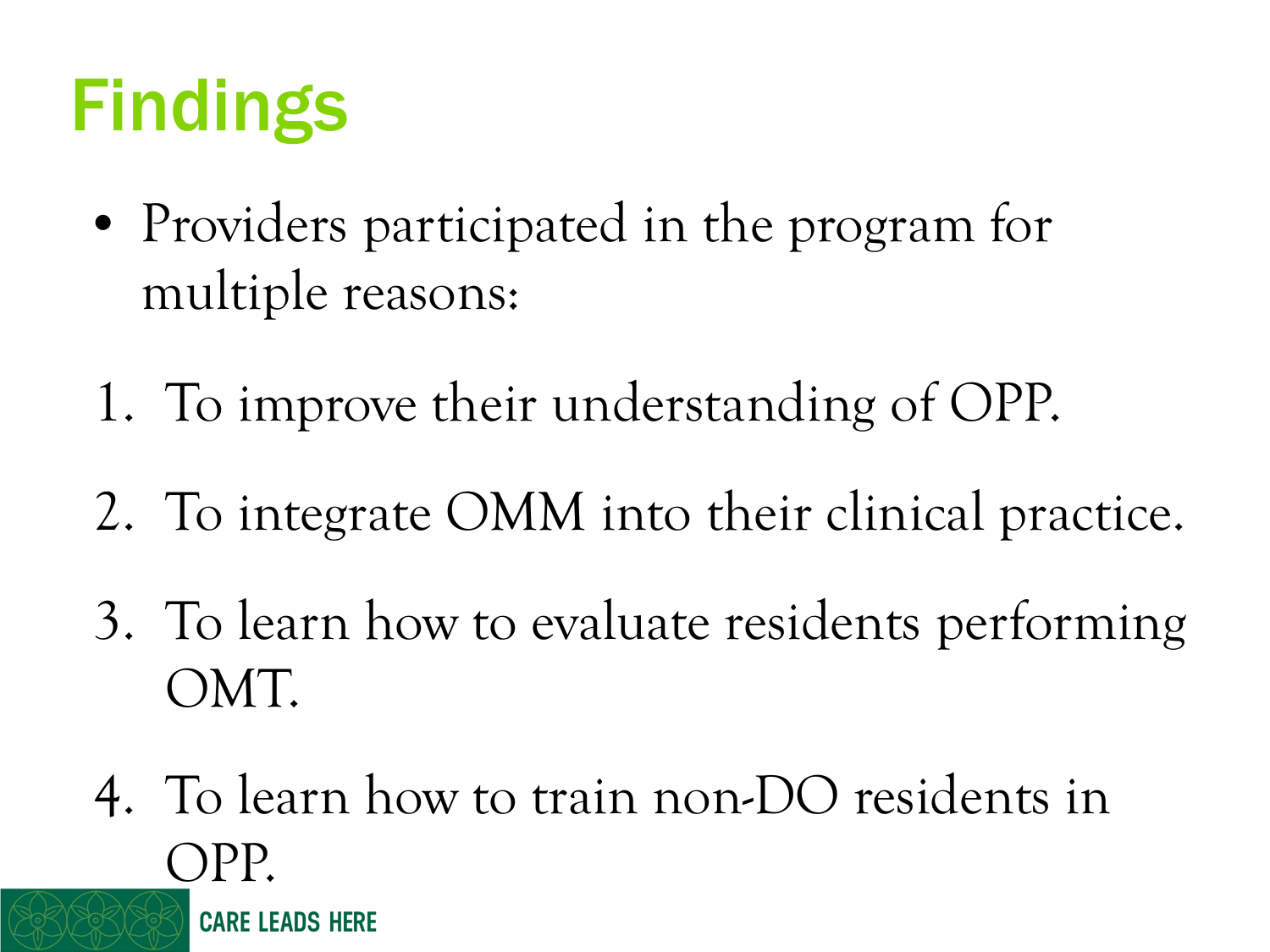## Improve Understanding of OPP

"I had a very significant need to attain a better understanding of the osteopathic medicine practice and principles. I have gotten bits and pieces of different techniques and different philosophies, etc., but I had never had a real good firm basis for it…You know we're all family medicine programs, so we absolutely fit with osteopathic practice and treatments. So again, I was very convinced that this was a good thing that we should do because of who we are."

ID 9, Physician, DO

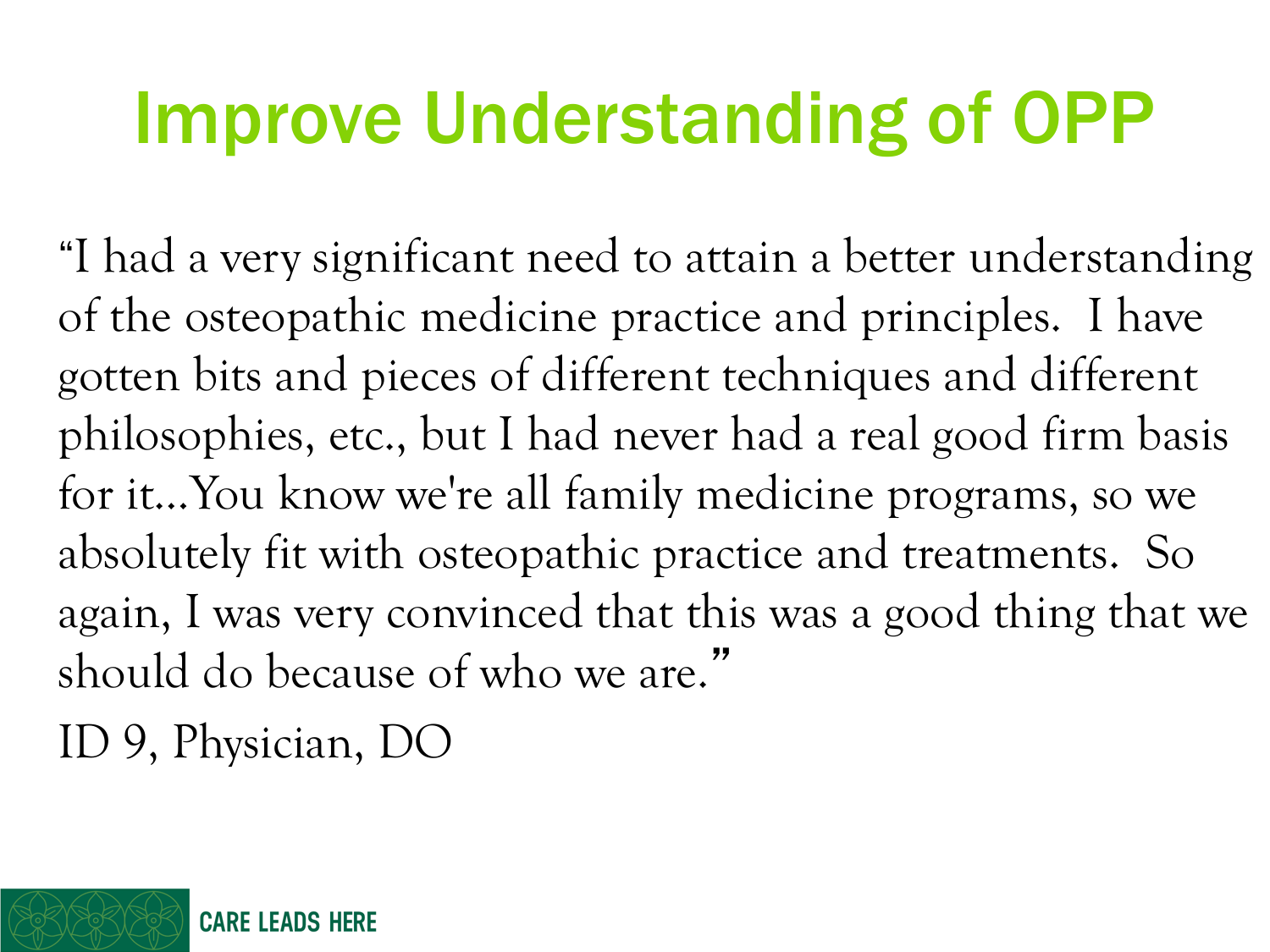## Integrate OMM into Practice

"One would be just a better appreciation of the osteopathic view on treatment to begin with…The second would be just to get familiarity with using my hands and feeling for changes…So I thought I want to get some more comfort with having people just actually say, feel this, feel that. And kind of get comfortable with the hands. And the third thing was just learning some basic techniques. Just you know four, five, six that I could you know comfortably feel that I can safely do either at home or even in patients in clinic."

ID 11, Physician, MD

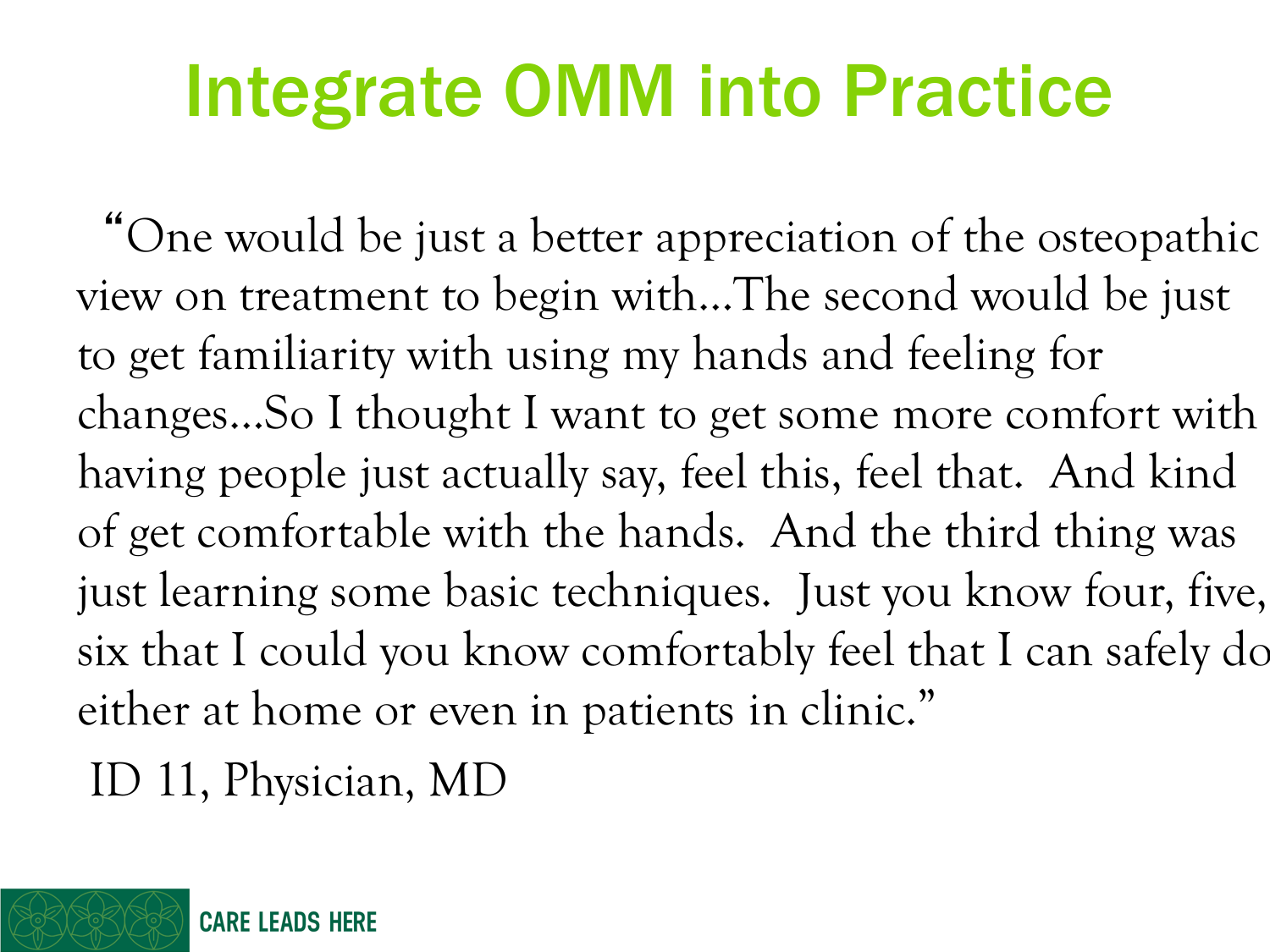### Evaluate DO Residents

"I really wanted to have some hands on skill that I could use for my own patients, but then also, understand the treatments that my residents were performing and being able to hopefully, to precept them, to have a conversation about what they wanted to do, and really have a deeper understanding so I could help the residents learn. And then also you know help them while they were actually performing the treatments."

ID 6, Physician, MD

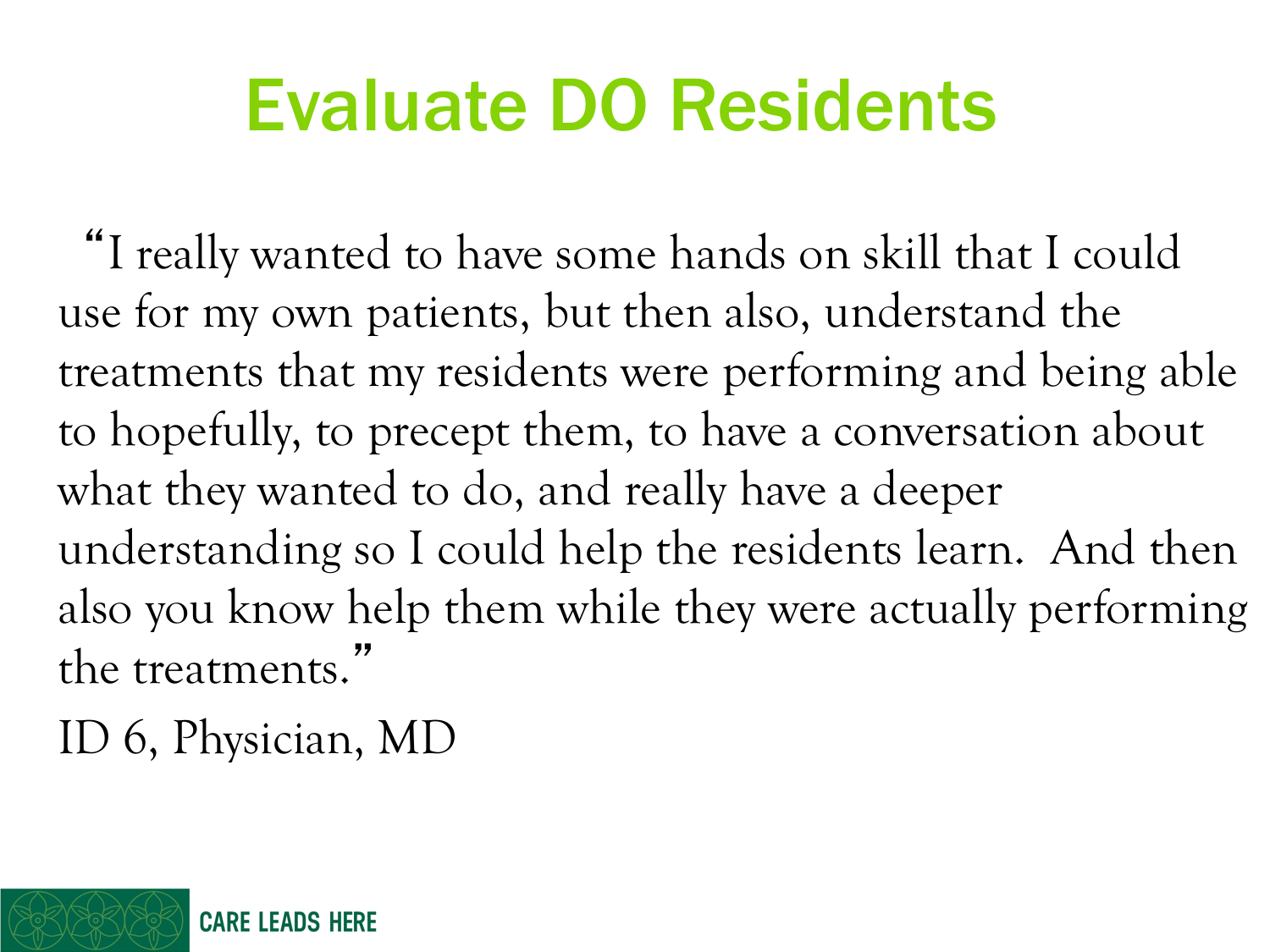# Train Non-DO Residents in OPP

"Part of it was as a general review because that's always good. Part of it as the residency programs are merging, AOA and ACGME, trying to figure out how do we actually teach everything we've learned in medical school and residency, and condense it down to a way that makes sense for our MD counterparts."

ID 4, Physician, DO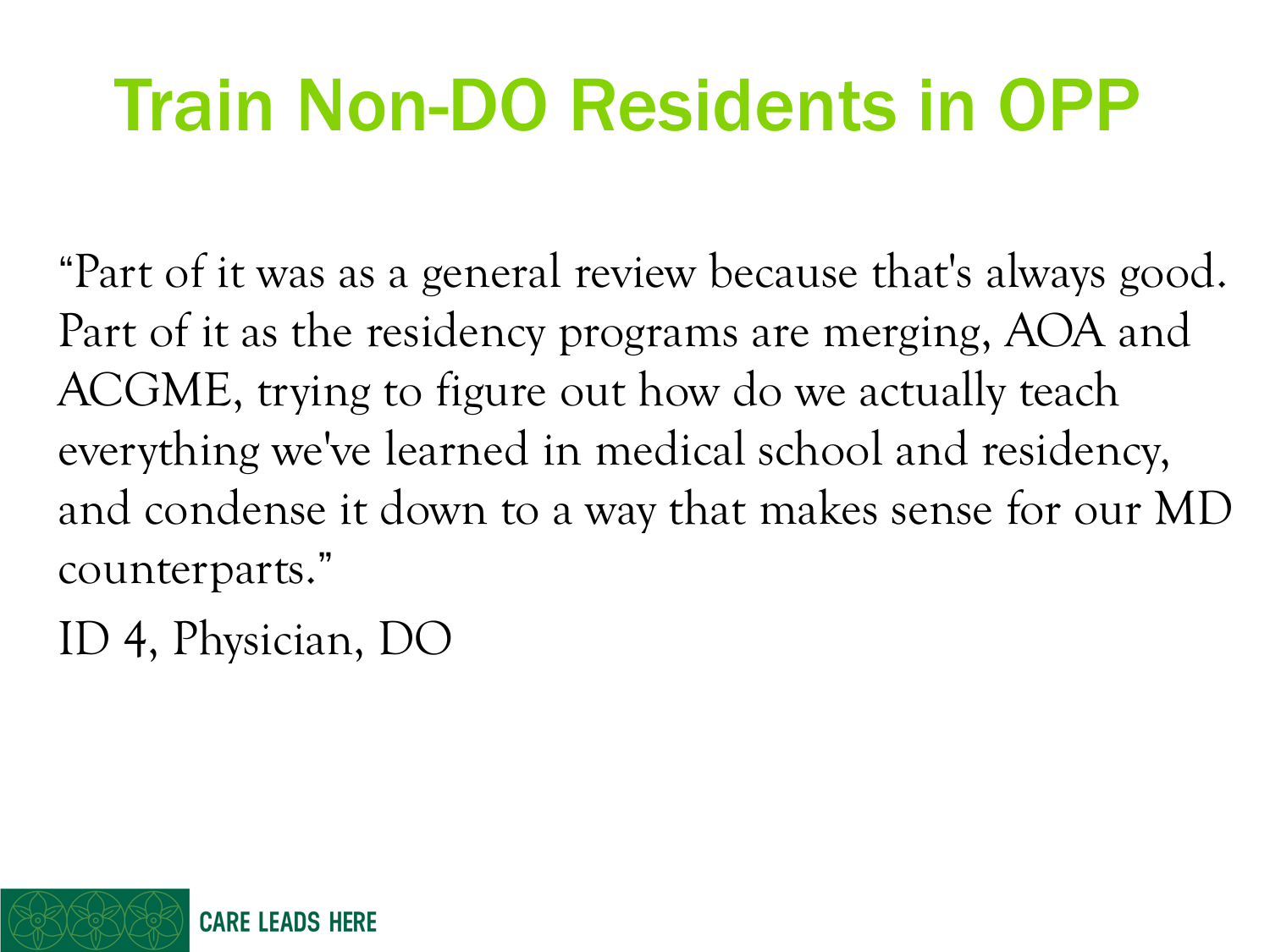# Findings

- Providers expressed interest in attending additional programs to learn more about OMT.
- Providers requested programs on specific focal areas (e.g., cranial, lower leg, low back pain, treatments for children).

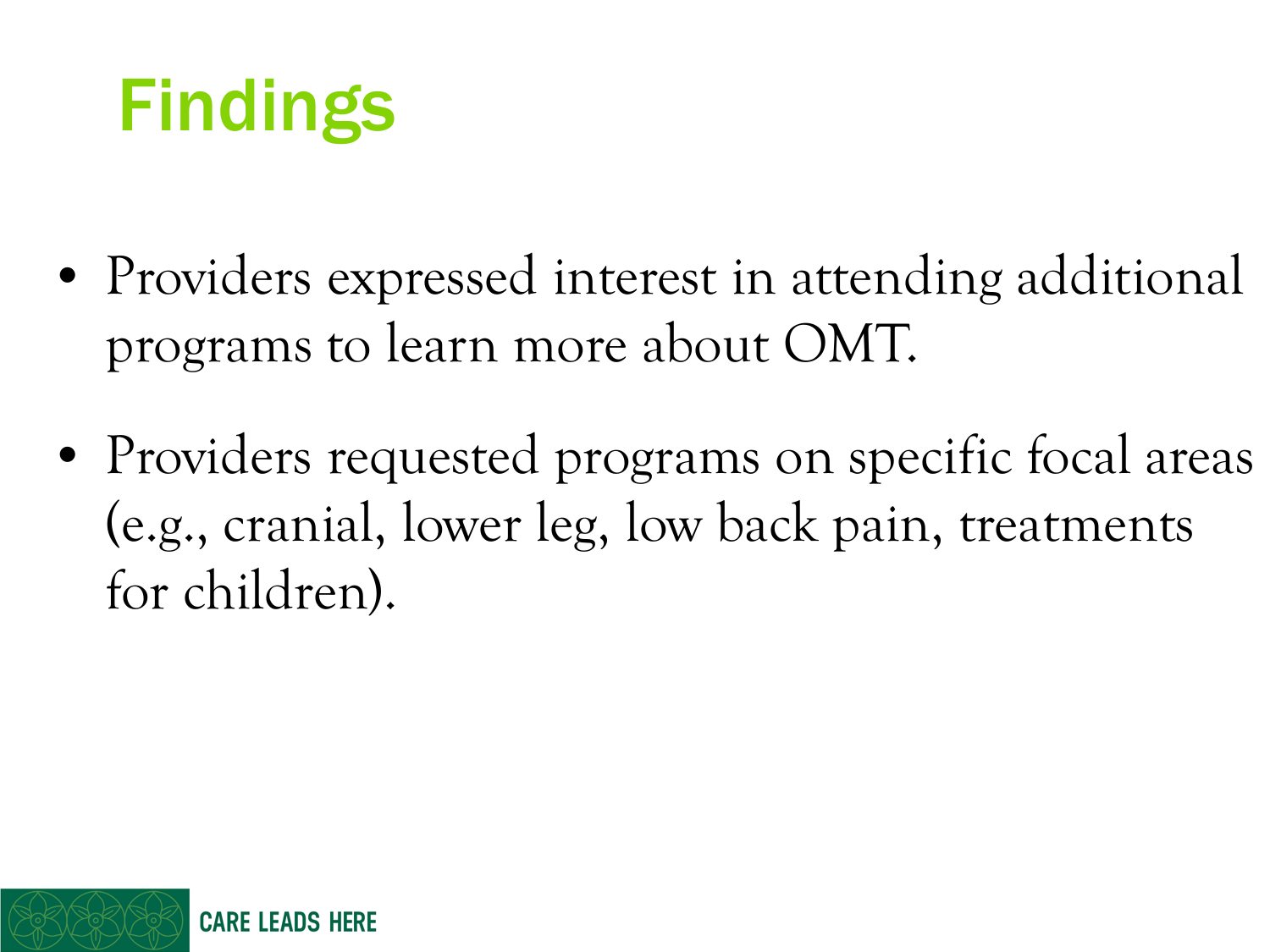## What We Learned

- The overall response was exceedingly positive
- When the participants learned of our plans to shorten the course to one weekend, they voiced objection
- They did their homework (reading and practical) and shared examples of how they used the information between classes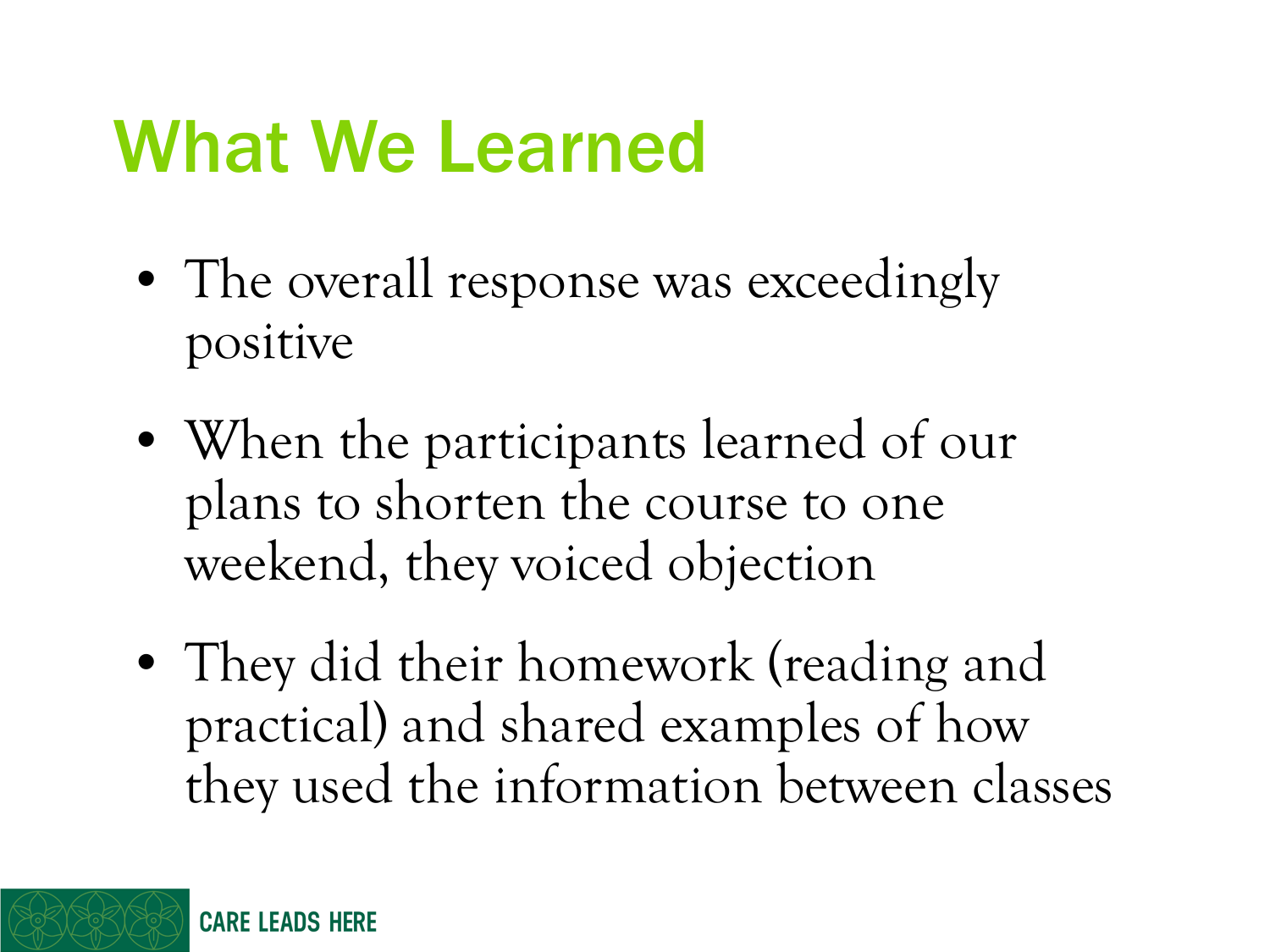### What Else

- MD/DO (MS4 maybe) only
- Know your instructors well
- Less is more

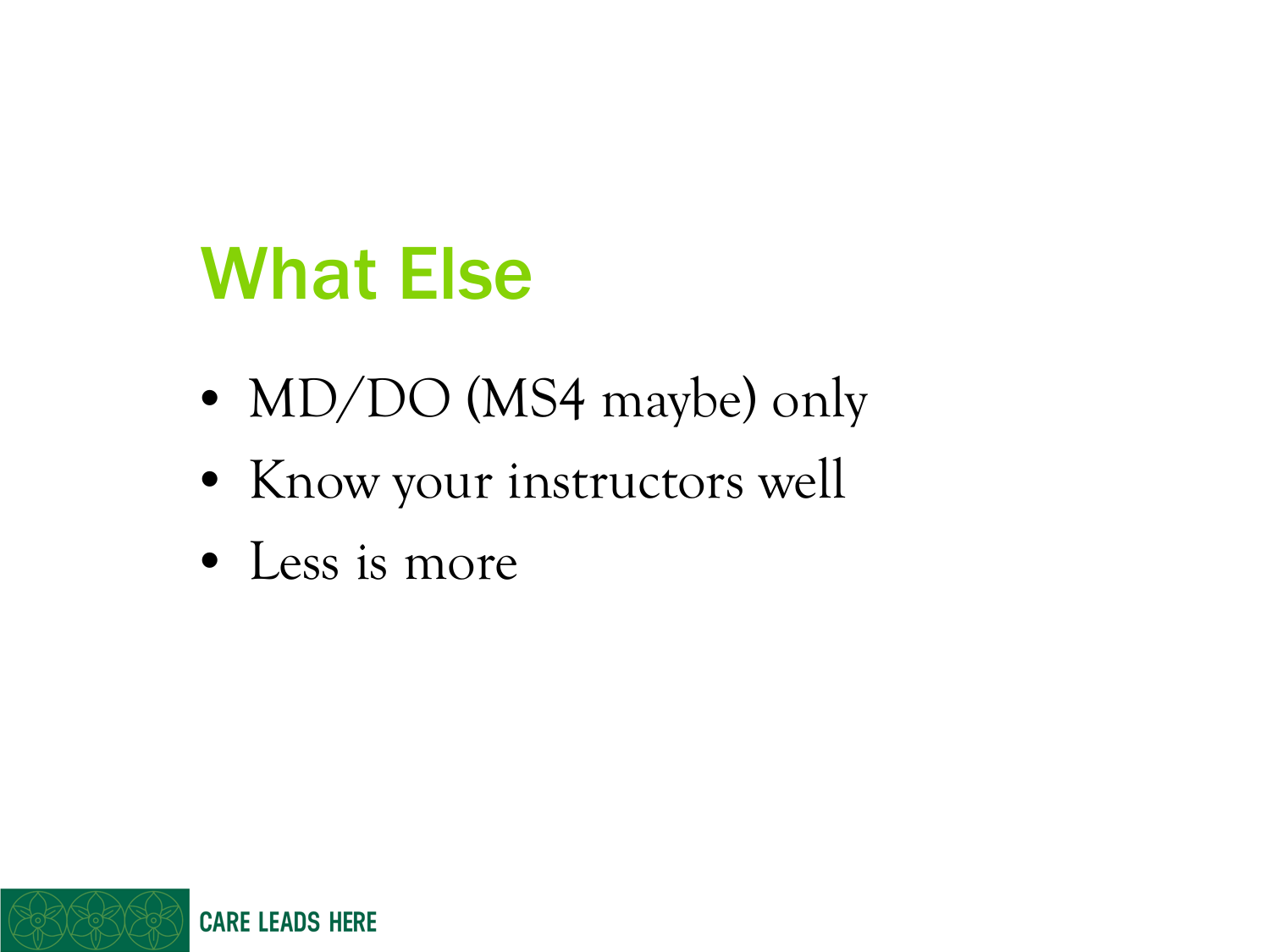## Future Plans

- Three day version planned for May 2017
- Osteopathic Priniciples
- Body region: Dx and Tx
	- Cervical
	- Thoracic
	- Lumbar
- Common Clinical Problems
- Billing and Coding
- Supervision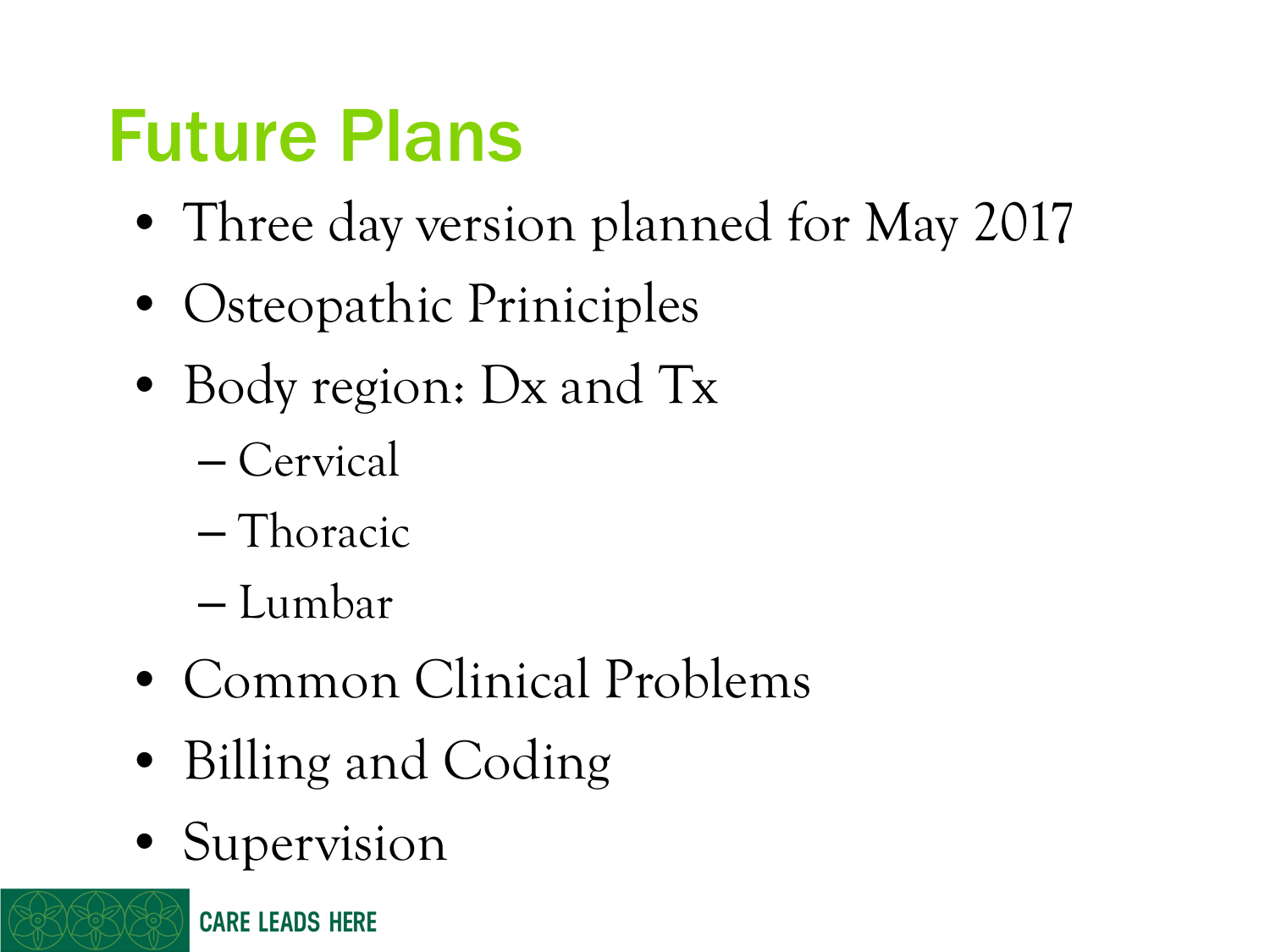### Osteopathic Medicine for All

#### **May 19 - 21, 2017**

#### OH-HCOM, Dublin/Columbus, OH Campus

#### 18 Category 1-A CME credits

#### (AOA & ACCME)

#### Registration Deadline: May 5th